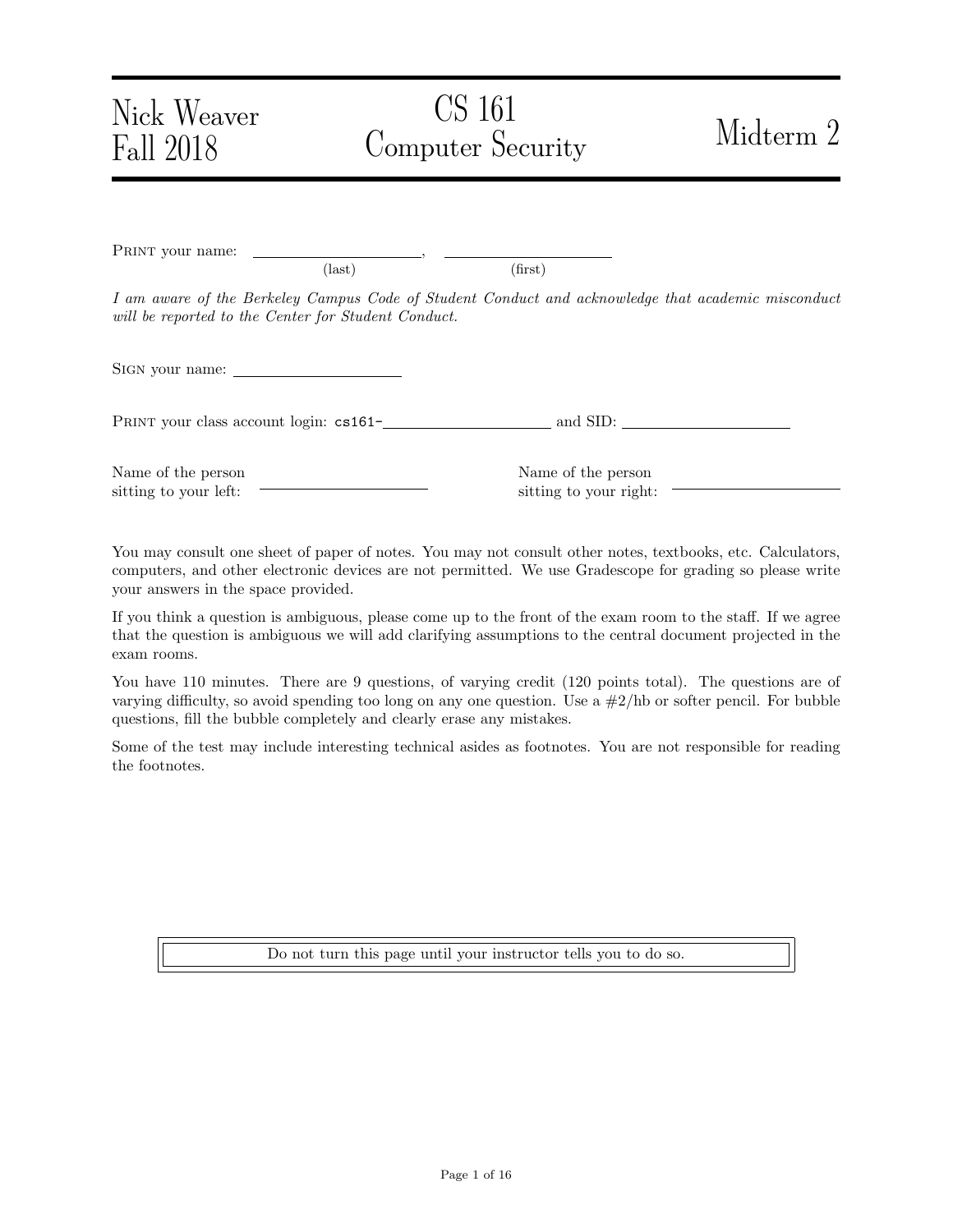|     |   | Problem 1 The Pot that keeps Pouring: Potpourri                                                                                                                                                                                     |     | $(10 \text{ points})$                                                                                |
|-----|---|-------------------------------------------------------------------------------------------------------------------------------------------------------------------------------------------------------------------------------------|-----|------------------------------------------------------------------------------------------------------|
|     |   | (a) TRUE or FALSE: Since the world wide web's inception 28 years ago, web technologies have exem-<br>plified implementing security from the start.                                                                                  |     |                                                                                                      |
|     |   | TRUE                                                                                                                                                                                                                                | O   | FALSE                                                                                                |
|     |   | (b) TRUE or FALSE: Using HTTPS protects against browser extensions which seek to tamper with your<br>web requests.                                                                                                                  |     |                                                                                                      |
|     |   | TRUE                                                                                                                                                                                                                                |     | FALSE                                                                                                |
|     |   | (c) Nick's Halloween costume was                                                                                                                                                                                                    |     |                                                                                                      |
|     |   | Cozy Bear                                                                                                                                                                                                                           |     | The 10th Doctor                                                                                      |
|     |   | A Responsible Adult                                                                                                                                                                                                                 |     | Severus Snape                                                                                        |
|     |   | (d) While monitoring dark web forums, you see Dr. Eggwoman touting Shadedoe: a malicious on-path<br>server that can always out-race packets in Sonic Corp's internal network. Which protocol-<br>s/systems may Shadedoe compromise? |     |                                                                                                      |
|     |   | <b>DNS</b>                                                                                                                                                                                                                          |     | DHCP                                                                                                 |
|     |   | <b>DNSSEC</b>                                                                                                                                                                                                                       |     | ARP                                                                                                  |
|     |   | (e) Which of the following attacks can be executed by an in-path attacker but can <b>not</b> be reliably executed<br>by an on-path attacker in the same location?                                                                   |     |                                                                                                      |
|     | ப | Decrypt TLS traffic encrypted with RSA<br>when the attacker knows the private key for<br>the server.                                                                                                                                | ப   | Decrypt TLS traffic encrypted with DHE<br>when the attacker knows the private key for<br>the server. |
|     |   | Execute a CSRF attack                                                                                                                                                                                                               |     | Execute an XSS attack                                                                                |
|     |   | Block TCP connections to a targeted site                                                                                                                                                                                            | ப   | Block UDP packets sent to a targeted site                                                            |
| (f) |   | TRUE OF FALSE: If an attacker obtains Boogle's certificate, they can impersonate Boogle.                                                                                                                                            |     |                                                                                                      |
|     |   | TRUE                                                                                                                                                                                                                                |     | FALSE                                                                                                |
|     |   | (g) TRUE or FALSE: An on-path attacker in the local network may become a man-in-the-middle attacker<br>after applying ARP spoofing attacks.                                                                                         |     |                                                                                                      |
|     |   | TRUE                                                                                                                                                                                                                                |     | FALSE                                                                                                |
|     |   | (h) TRUE or FALSE: An otherwise off-path attacker who controls a different autonomous system may<br>become a man-in-the-middle attacker after applying BGP hijacking.                                                               |     |                                                                                                      |
|     |   | TRUE                                                                                                                                                                                                                                | ( ) | FALSE                                                                                                |
|     |   |                                                                                                                                                                                                                                     |     |                                                                                                      |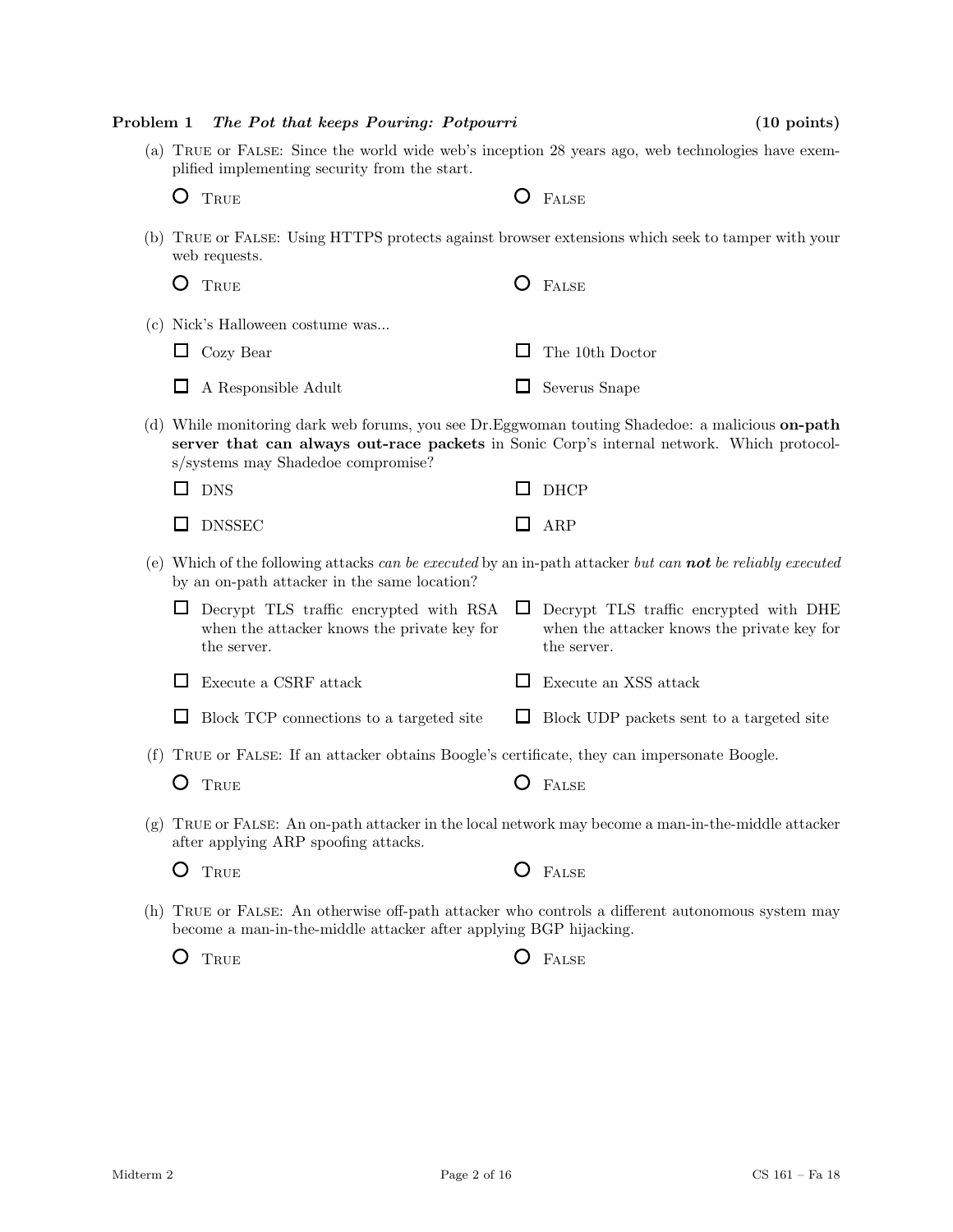| Problem 2 | $DJ$ $MC$                                                                                                |           |              |   | $(10 \text{ points})$        |
|-----------|----------------------------------------------------------------------------------------------------------|-----------|--------------|---|------------------------------|
|           | (a) Which of the following would ensure confidentiality of communications with a website?                |           |              |   |                              |
|           | <b>DNSSEC</b>                                                                                            |           | <b>TCP</b>   | ப | <b>SYN Cookies</b>           |
|           | <b>TLS</b><br>ப                                                                                          |           | <b>UDP</b>   |   | <b>BGP</b>                   |
|           | (b) Which of the following would increase the availability of a website?                                 |           |              |   |                              |
|           | <b>DNSSEC</b>                                                                                            |           | <b>TCP</b>   |   | <b>SYN Cookies</b>           |
|           | <b>TLS</b>                                                                                               |           | <b>UDP</b>   |   | <b>BGP</b>                   |
|           | (c) Is TCP or UDP more appropriate for a low-latency application, such as a video game server?           |           |              |   |                              |
|           | <b>TCP</b><br>$\left( \right)$                                                                           | $\lambda$ | <b>UDP</b>   |   | Equally appropriate          |
|           | (d) Protocols built on _______ are more susceptible for use in an amplification attack.                  |           |              |   |                              |
|           | <b>TCP</b><br>$\lambda$                                                                                  | $\bigcap$ | <b>UDP</b>   |   | Either (equally susceptible) |
| (e)       | Which protocol is easier to spoof?                                                                       |           |              |   |                              |
|           | <b>TCP</b><br>O                                                                                          |           | <b>UDP</b>   |   | Equally easy                 |
| (f)       | Which of TCP and UDP are used when you go to visit http://example.com? (Assume all caches<br>are empty.) |           |              |   |                              |
|           | O<br><b>TCP</b>                                                                                          |           | <b>UDP</b>   |   | <b>Both</b>                  |
| (g)       | Which of the following defend against XSS attacks?                                                       |           |              |   |                              |
|           | Input Sanitization                                                                                       |           | ARP Spoofing |   | Framebusting                 |
|           | Prepared Statements                                                                                      | ப         | A strong CSP |   | <b>HTTPS</b>                 |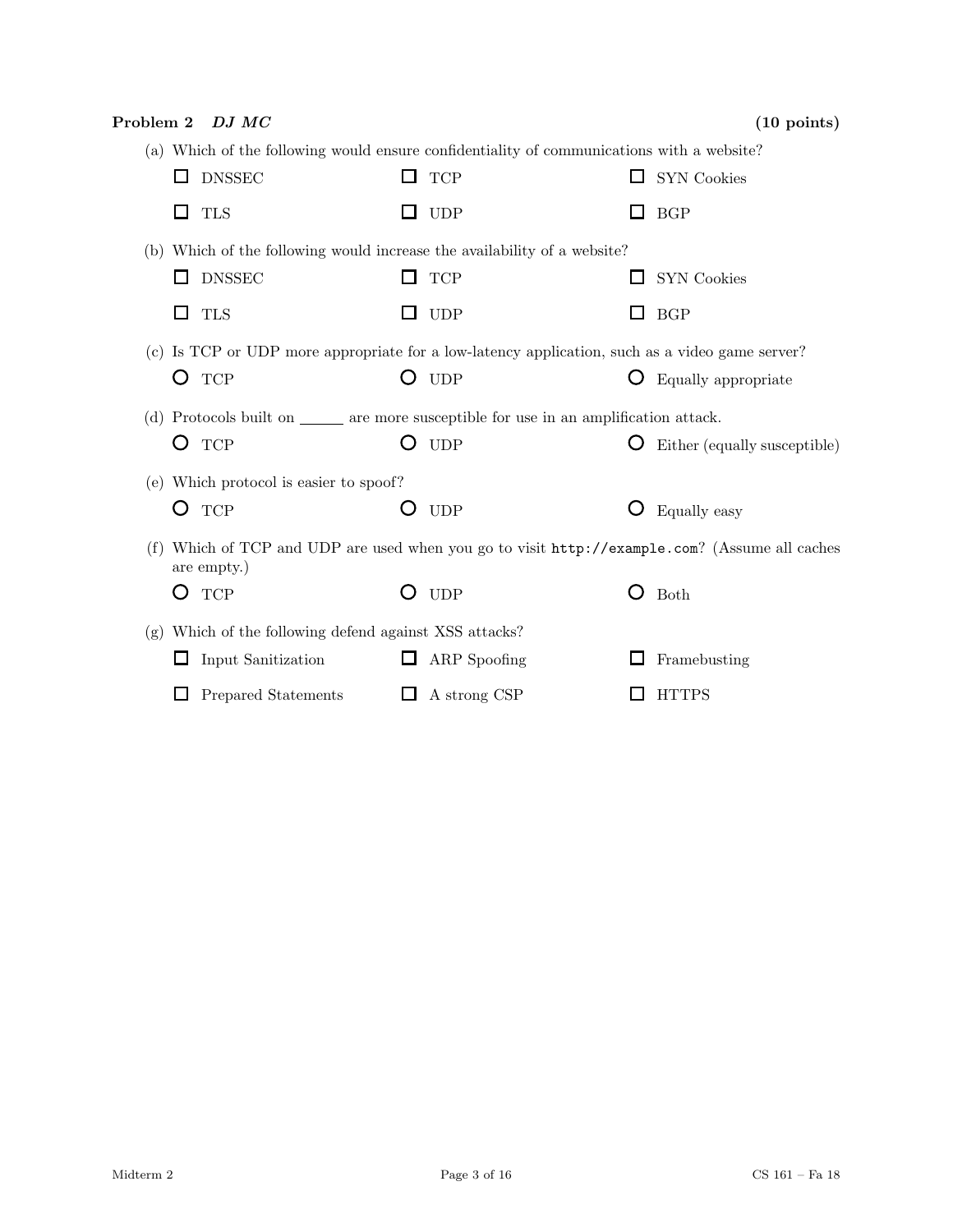### Problem 3 Jokers to the Left of Me... (14 points)

During the feedback process some students decided to provide some "humorous" responses in the form of fake "attacks". We appreciated the jokes enough to turn them into a midterm question, to see if the students understood the attacks behind the jokes.

- (a) One response for a comment was:
	- '; drop table MIDTERM\_GRADES --

What type of attack would this comment be?

How would the data need to be interpreted by a vulnerable system for this to be an actual attack?

Why is there a  $--$  in the attack?

What is the robust mitigation for this attack?

(b) Another response was: <script>alert("Gimme An A")</script> What type of attack would this comment be?

How would the data need to be interpreted by a vulnerable system for this to be an actual attack?

What is the robust mitigation for this attack?

(c) A final response was:

<IMG SRC="https://calcentral.berkeley.edu/assigngrade?sid=11167570&grade=A+++"> What is the type of vulnerability on calcentral that needs to be present for this attack?

What is the *robust* mitigation calcentral can deploy to mitigate this attack?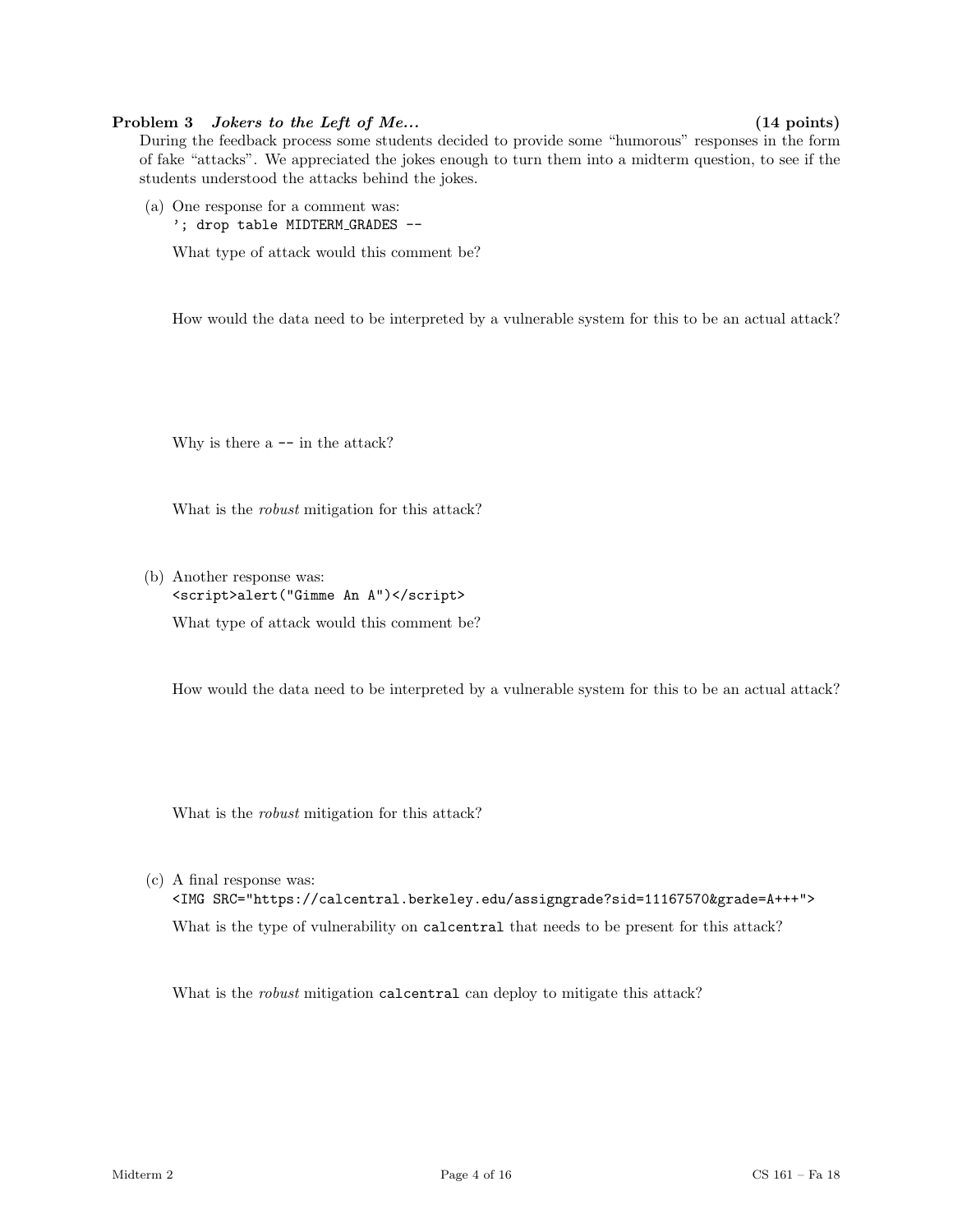### Problem 4 TLS Fuckups to the Right... (18 points)

Consider the following bugs in a TLS implementation.

(a) Consider a pseudorandom number generator which has the property that the next output or previous output is predictable from the current output. The browser is using this pRNG but the server is using a secure pRNG.

TRUE OF FALSE: This would break confidentiality of RSA TLS, even if the attacker *cannot* make the user connect to an attacker-controlled site.

O TRUE **O** FALSE

Explain (be concise):

(b) True or False: The attack above would apply to TLS using Ephemeral Diffie-Hellman.

O TRUE O FALSE

Explain (be concise):

(c) Now consider where the server, not the browser, has the bad pRNG. True or False: This would break confidentiality of RSA TLS, even if the attacker cannot make the user connect to an attackercontrolled site.

O TRUE **O** FALSE

Explain (be concise):

(d) True or False: The attack above would apply to TLS using Ephemeral Diffie-Hellman.

O TRUE O FALSE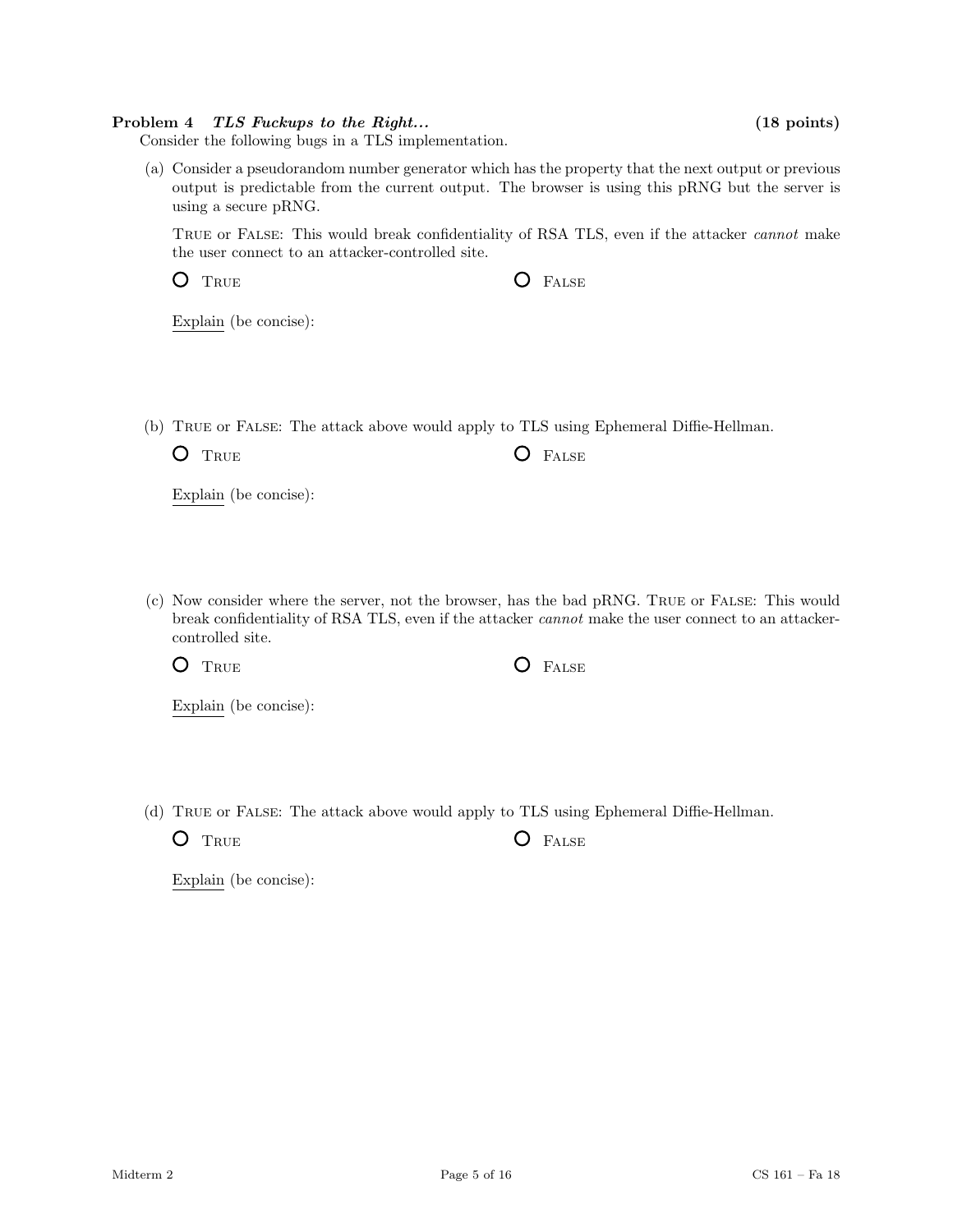(e) A buggy Diffie-Hellman TLS browser implementation increments its secret value for a by 1 every connection. It connects to properly secure server implementations using ephemeral Diffie-Hellman. TRUE OF FALSE: This would break confidentiality of DH TLS only if the attacker can make a user connect to an attacker-controlled site first.

O TRUE **O** FALSE

Explain (be concise):

(f) True or False: This would have forward secrecy.

O TRUE **O** FALSE

Explain (be concise):

(g) Google uses a hierarchical certificate structure. They operate their own root CA whose private key is used to sign individual server certificates for Google servers. This CA certificate is trusted by the browser just like any other root certificates. If an attacker can get the private key corresponding to Google's root certificate, which of the following are true?

| $\Box$ An on-path attacker can decrypt all future $\Box$ An in-path attacker can impersonate other<br>traffic to Google. | secure websites that use certificate pinning.                                                   |
|--------------------------------------------------------------------------------------------------------------------------|-------------------------------------------------------------------------------------------------|
| $\Box$ An in-path attacker can modify content a<br>user sees from Google.                                                | $\Box$ An in-path attacker can impersonate other<br>secure websites that do not use certificate |

pinning.

- An on-path attacker who stored all old Diffie-Hellman TLS traffic to Google can decrypt this traffic.
- $\Box$  If DNSSEC is enabled, a man-in-the-middle attacker can impersonate Google.
- An on-path attacker who stored all old RSA TLS traffic to Google can decrypt this traffic.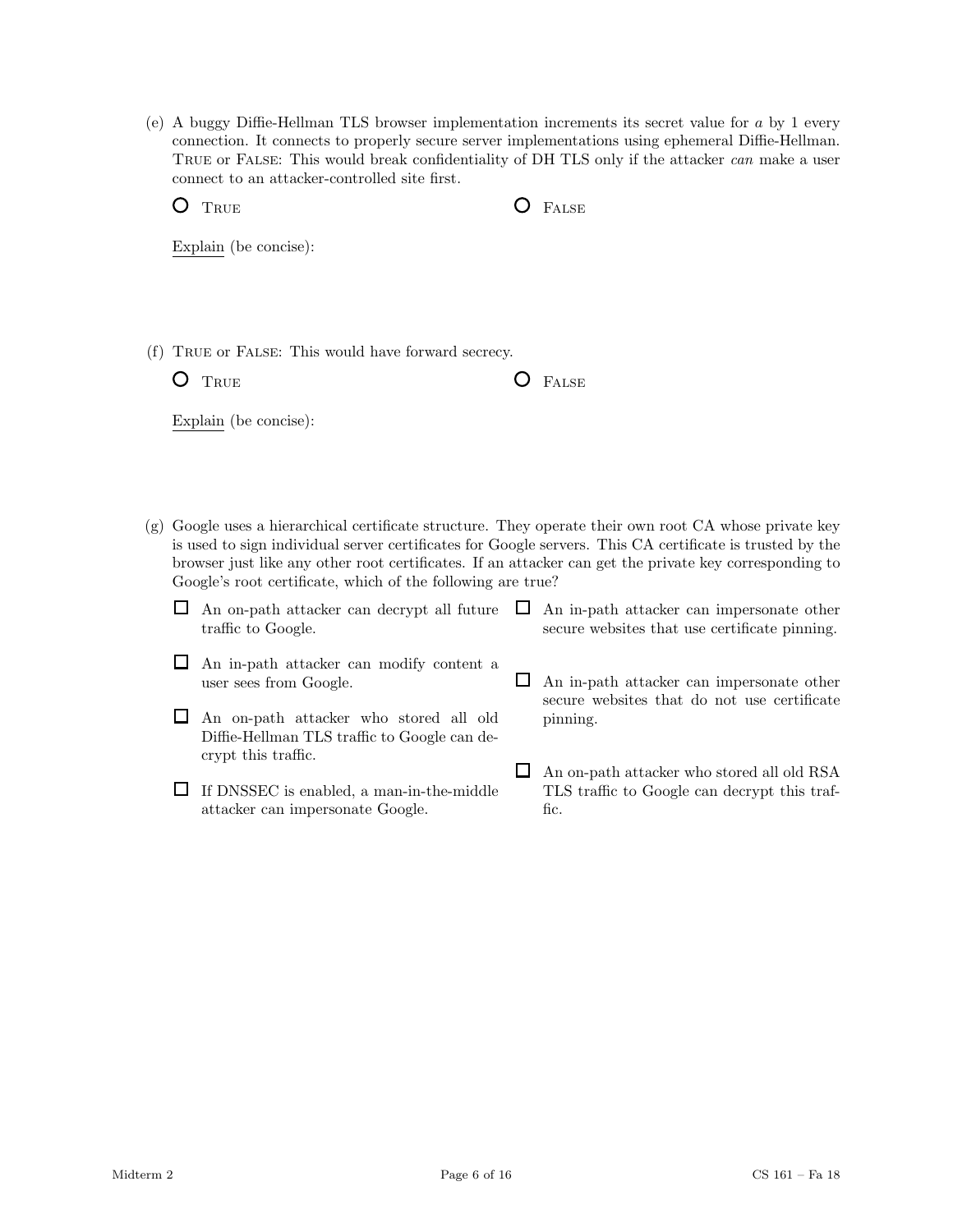### Problem 5 Know your ABBCs (18 points)

Suppose you are the webmaster for the Anti-Blockchain Blockchain Club (ABBC). You're creating a website <abbc.berkeley.edu>.

- (a) Your friend Eric from ABBC notices that when he goes to [http://blockchain.berkeley.edu?q=](http://blockchain.berkeley.edu?q=whatsupdawg) [whatsupdawg](http://blockchain.berkeley.edu?q=whatsupdawg), their website redirects to the search results page, at the top of which are the words: Showing results for: whatsupdawg. What is a potential vulnerability in this code?
- (b) How can you exploit this vulnerability? Provide a specific URL that you could enter to steal the cookie of the person logged into <blockchain.berkeley.edu>. Assume that you have a script to record inputs from the URL at <http://abbc.berkeley.edu/save?message=<input>>. You can open a website in JS using window.open("URL") and that you can concatenate strings in javascript using the  $+$  operator.
- (c) Blockchain @ Berkeley fixes this before you can exploit it. However, your friend Austin has joined Blockchain @ Berkeley to give you some insider info. He notices that the Blockchain @ Berkeley cookie is scoped to berkeley.edu. How can you exploit this when Blockchain @ Berkeley users visit the abbc.berkeley.edu site to spy on who they view as their competition?
- (d) Which policy allows <abbc.berkeley.edu> to launch this attack?
- (e) How would Blockchain @ Berkeley prevent this attack?
- (f) Suppose you go home and open your personal website, <imsogoodathacking.com>. You have a similar script at this website to store inputs. Can you launch the same attack as in part (c) using your personal website instead of <abbc.berkeley.edu>?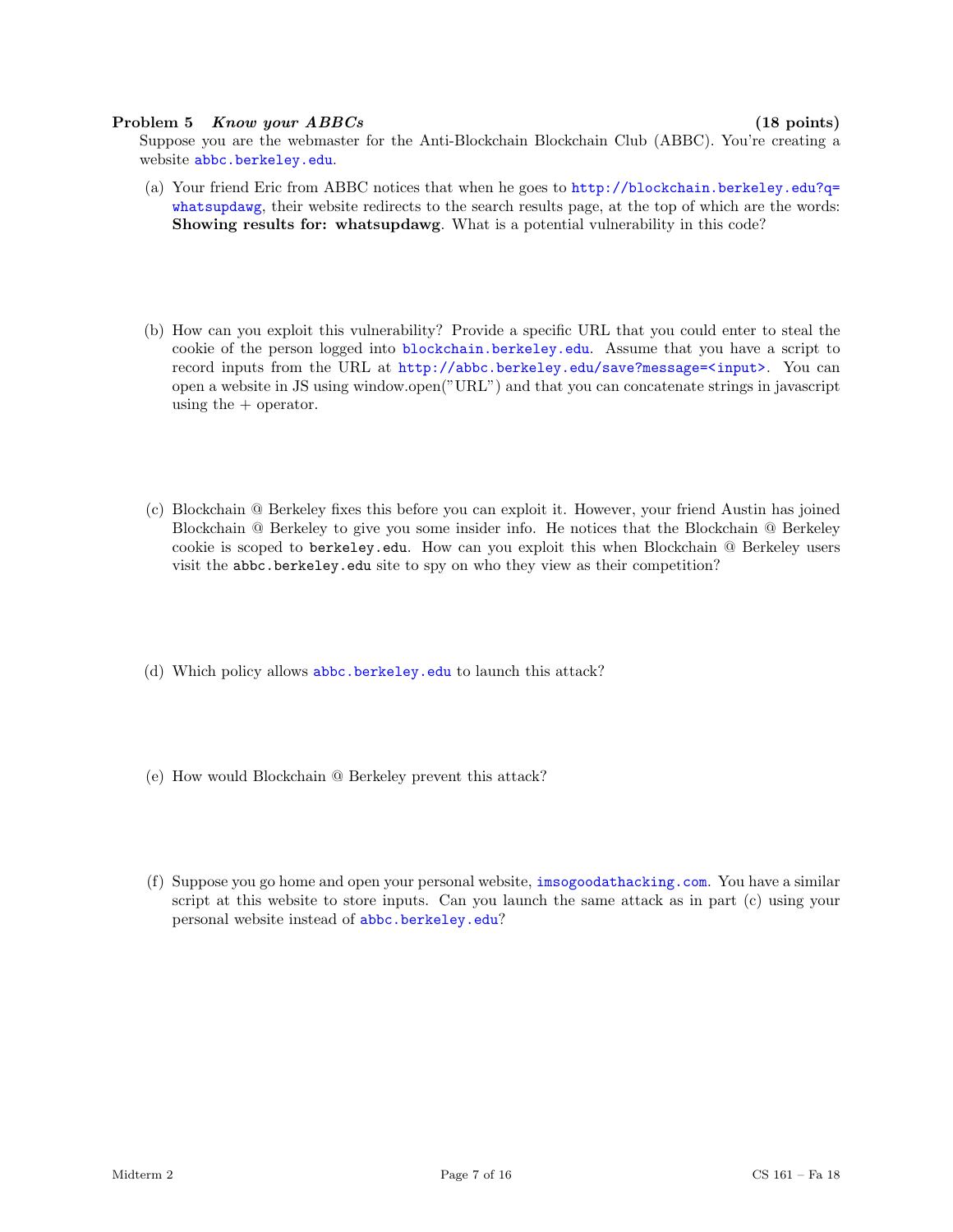### Problem 6 Wi-Fi (in)-Security (13 points)

Berkeley is under attack! A rogue agent from Leland Stanfraud Junior College has penetrated the campus's security "perimeter" (aka, hopped on Bart and walked up hill) and is attempting to subvert Berkeley's students and networking in an attempt to launch psychological attacks to affect the Big Game.

(a) The campus has an open Wi-Fi service called CalVisitor; it does not use WPA, WPA2, or any security enhancements<sup>[1](#page-7-0)</sup>. The hacker wants to attack Berkeley students who are using CalVisitor. What are some possible attacks?

|  | Identify which devices are browsing sites<br>that use TLS.                                                                                                  | Block other users from visiting sites that do<br>not use TLS.                                                                                              |
|--|-------------------------------------------------------------------------------------------------------------------------------------------------------------|------------------------------------------------------------------------------------------------------------------------------------------------------------|
|  | Block other users from visiting sites that use<br>TLS.                                                                                                      | Identify which devices are browsing unen-<br>crypted sites.                                                                                                |
|  | Steal cookies for sites that use TLS but don't<br>mark cookies as secure and don't use HSTS<br>or cert pinning.                                             | Steal cookies for sites that use TLS that<br>don't mark cookies as secure but do use<br>HSTS or cert pinning.                                              |
|  | "Rickroll" visitors of encrypted sites by<br>causing a video to play of the infamous Roy<br>"Wrong Way" Riegels play in the 1929 Rose<br>Bowl. <sup>2</sup> | "Rickroll" visitors of sites that do not use<br>TLS by causing a video to play of the infa-<br>mous Roy "Wrong Way" Riegels play in the<br>1929 Rose Bowl. |
|  | (b) Fortunately, within 15 seconds, the hacker was caught by the CS161 GSIs. At the extremes what<br>are some possible consequences?                        |                                                                                                                                                            |

 $\Box$  UCPD arrests the hacker

 $\Box$  The hacker is prosecuted for violating the Wiretap act

 $\Box$  Campus decides to terminate CalVisitor

(c) After this crisis, most students realize that they are not well-prepared for the dangerous Internet. The campus decides to help the students, but still wants to keep CalVisitor for real visitors.

The campus does the following: if a student uses CalVisitor to visit Berkeley websites and logs in through the CalNet Authentication Service (CAS), the campus will:

- Send you a warning email: You should not use CalVisitor; instead, use AirBears2.
- Add CS161 into your next semester's course enrollment shopping cart.
- Add this machine to a denylist/blacklist of CalVisitor; it can no longer connect to CalVisitor.

To implement the underlined, the campus collects some information about the device. This information appears on the layer-2 (link layer), and it should be unique for each device. When it is added the denylist/blacklist, all CalVisitor access points will reject devices with this information.

What is this information? Write down its abbreviation or the full phrase (less than 5 words).

<span id="page-7-0"></span><sup>&</sup>lt;sup>1</sup>In fact, CalVisitor deliberately blocks outbound ssh, so you can't use ssh to create a secure VPN onto a better network! So not only is it insecure but there are measures taken to deliberately prevent users from establishing a secure connection.

<span id="page-7-1"></span><sup>2</sup>This was when a Cal player, Roy "Wrong Way" Riegels, recovered a fumble and ran the wrong way. He was eventually tackled by a teammate at the 1 yard line and the next play resulted in a safety. Georgia Tech ended up winning the game 8-7 and winning the National Championship.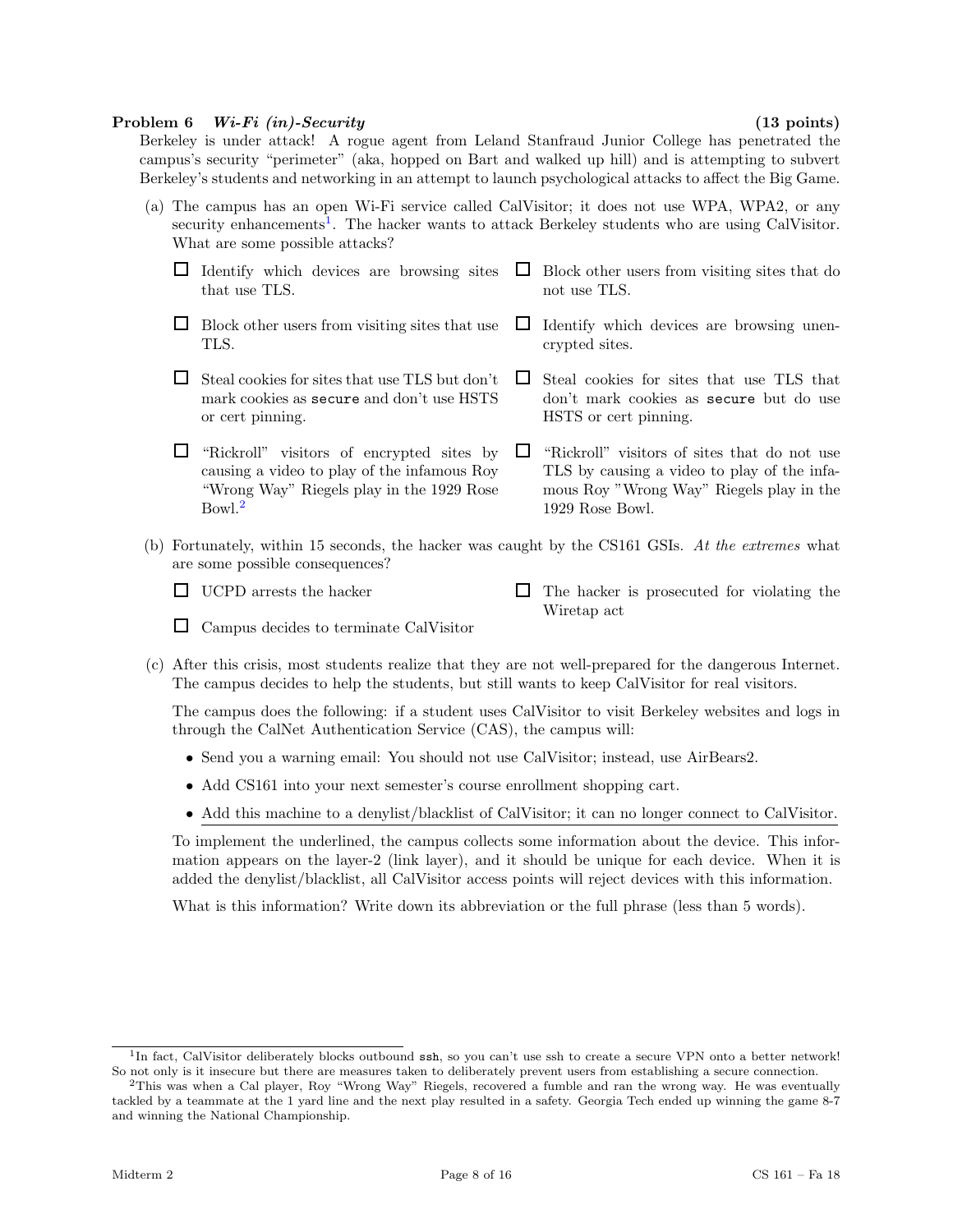The idea above is actually broken for a reason that we won't discuss here. The campus has another idea: encourage the students to use the campus VPN for all Internet connections. If a student uses the campus VPN for at least 10 hours per week, the student gets a  $50\%$  tuition remission<sup>[3](#page-8-0)</sup>.

In more detail, a student can securely install campus VPN software on personal devices. The VPN software is hardcoded with Berkeley's certificate and by default will be turned on. To log in to the VPN, the user uses his/her CalNetID and passwords. All the user's traffic and requests are automatically routed through the VPN.

The campus will count the time a student uses the VPN. If a student satisfies the requirement for the whole semester, he/she will receive a check at the end of the final exam of CS161.

(d) Imagine the student now uses a password-less public Wi-Fi at Charbucks, the VPN is turned on, and the student connects to http://www.bank.com/ and types in their password. Is the student's password protected against a local attacker at the Wi-Fi network at Charbucks?

 $\overline{O}$  Yes, the student is protected.  $\overline{O}$  No, the student is not protected.

- (e) What information can Charbucks infer about the Cal VPN user, assuming Charbucks is doing sophisticated network analysis and doesn't care about legal restrictions:
	- $\Box$  That the user is a regular customer based on a device identifier visible to the Charbucks network.
	- $\Box$  That the user is probably affiliated with Cal.
- $\Box$  What sites the user is visiting based on IP address.
- $\Box$  That the user is *probably* watching a 4K video rather than visiting a class website.

<span id="page-8-0"></span><sup>3</sup>NOTE: This idea is also broken because the partial fee remission may encourage students to delegate their CalNet usernames/passwords to a friend who can help them satisfy the online requirement, which is never a secure practice.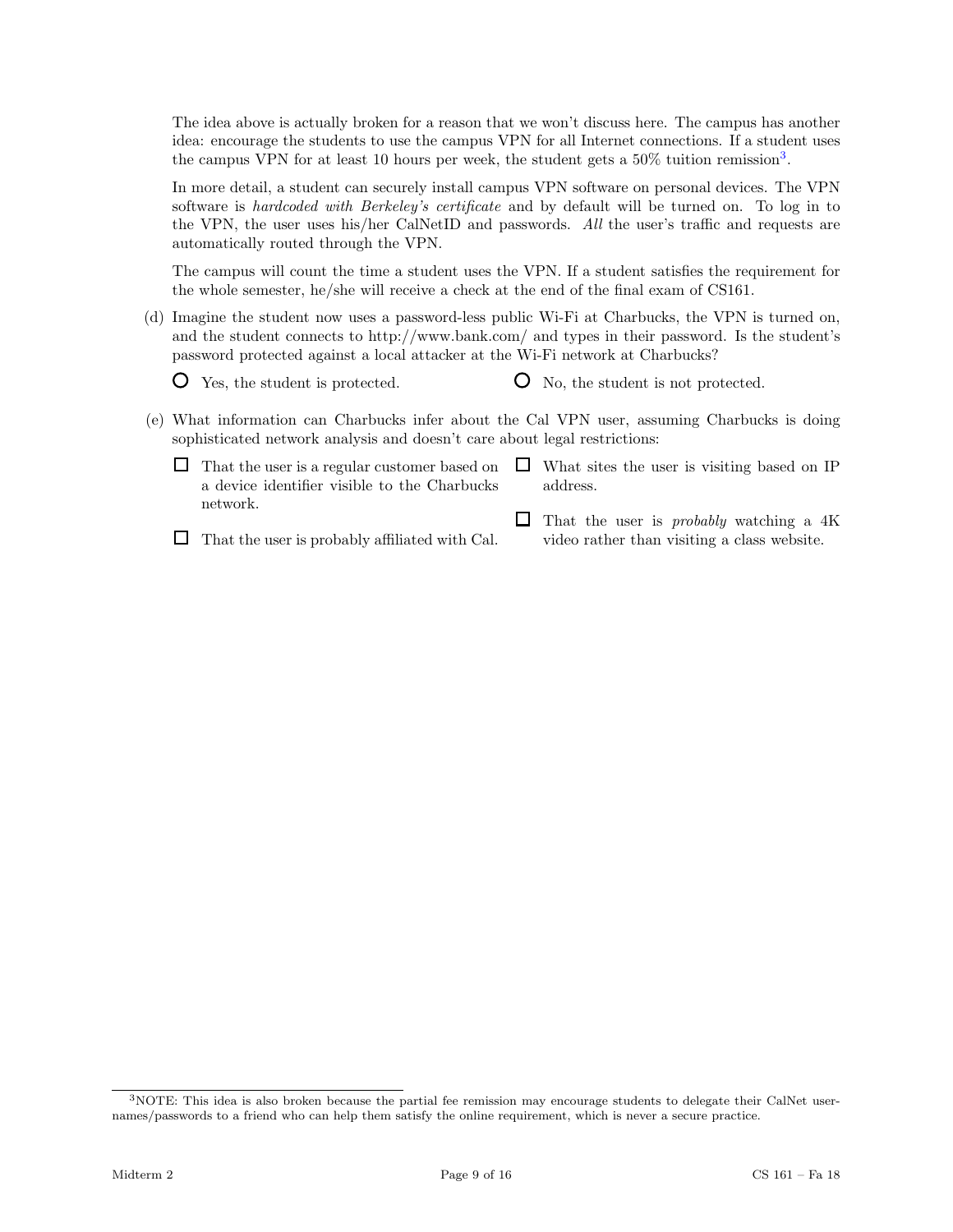### Problem 7 DNS, DNSSEC and its Discontents (12 points)

- (a) Write the firewall rule necessary to let all internal hosts on the interface int access just the Google Public DNS server (8.8.8.8) which validates DNSSEC. Reminder, DNS uses port 53, and requires both TCP and UDP.
- (b) This allows clients to potentially validate DNSSEC using data received from Google Public DNS by querying with DO (DNSSEC-OK) set. To verify the DNSSEC signature for the valid A record for www.stanfraud.com which was queried with DO set and which returned just the answer and associated RRSIG (as stanfraud.com properly supports DNSSEC and they do have a record for www.stanfraud.com), a client would need to also request what information from the Google Public DNS server. If no record needs to be asked for of a given type, leave that part blank.

DNSKEY for:

DS for:

NSEC for:

(c) True or False: An on-path attacker between Google and the authority server for stanfraud.com can manipulate the results so that the a non-DNSSEC validating client will believe the wrong IP address for www.stanfraud.com.

O TRUE O FALSE

Explain (be concise):

(d) True or False: An on-path attacker between the client and Google Public DNS can manipulate the results so that the a non-DNSSEC validating client will believe the wrong IP address for www.stanfraud.com.

O TRUE **O** FALSE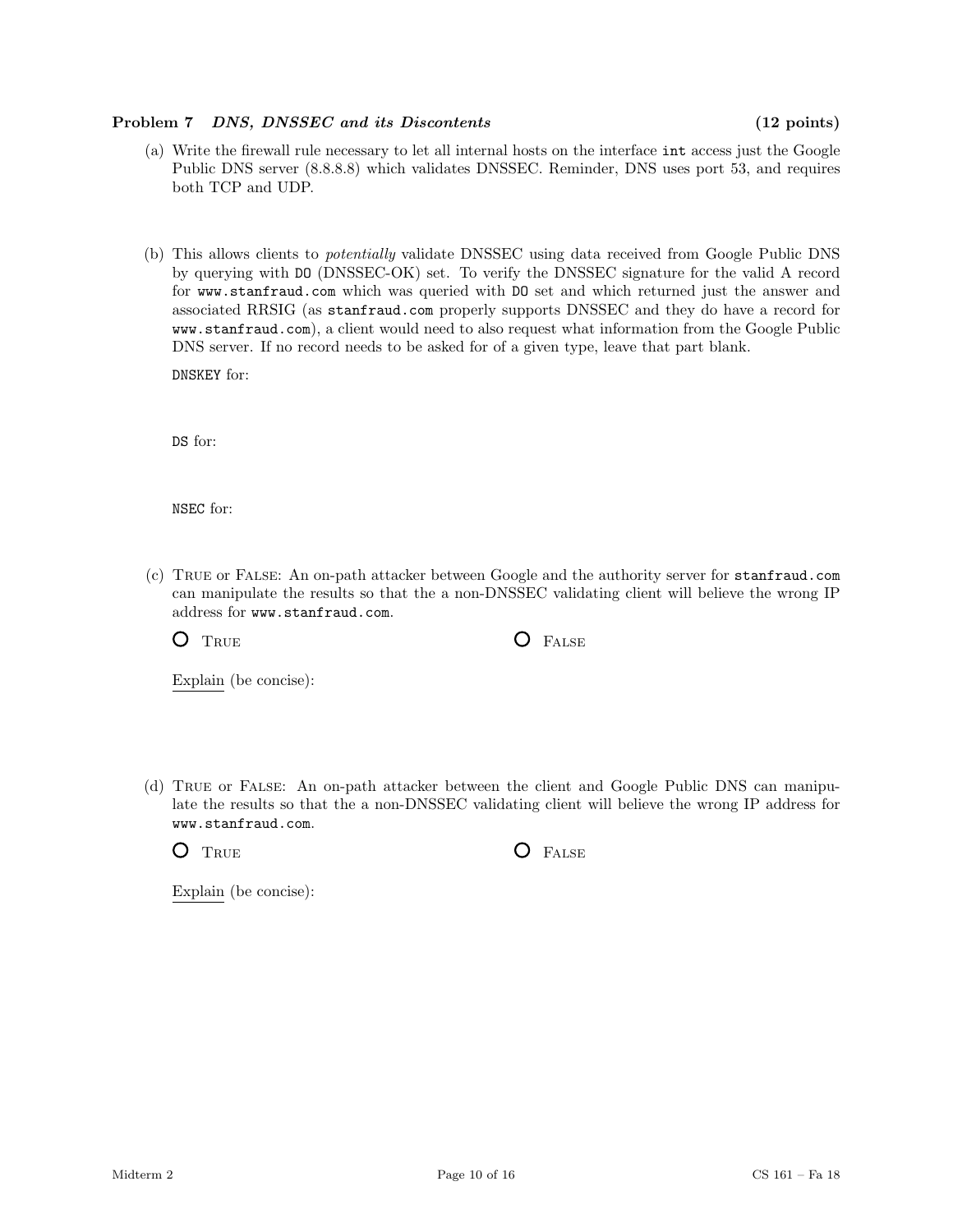## Problem 8 *WPA2 Personal* (10 points)

Consider the 4-way handshake used for the client to establish a connection to a Wi-Fi network, before receiving its network configuration.



Given a pre-shared key PSK, both client and access point compute the pairwise transient key as PTK = F(PSK, ANonce, SNonce, AP MAC, Client MAC).

(a) If the pre-shared key is not high entropy, an attacker who doesn't know the key but records this 4-way handshake can bruteforce the key in an offline attack.

O TRUE **O** FALSE

(b) Even if the pre-shared key is high entropy and not known to the attacker, the attacker can still deploy a rogue access point that the client will trust as that network.

 $O$  True

| M.<br>v | .,<br>۰, |
|---------|----------|
|         |          |

(c) If an adversary records the traffic for the whole session and only later is able to discover the value of the pre-shared key, the adversary can decrypt all data sent in both directions, since the protocol doesn't provide forward secrecy.

O TRUE **O** FALSE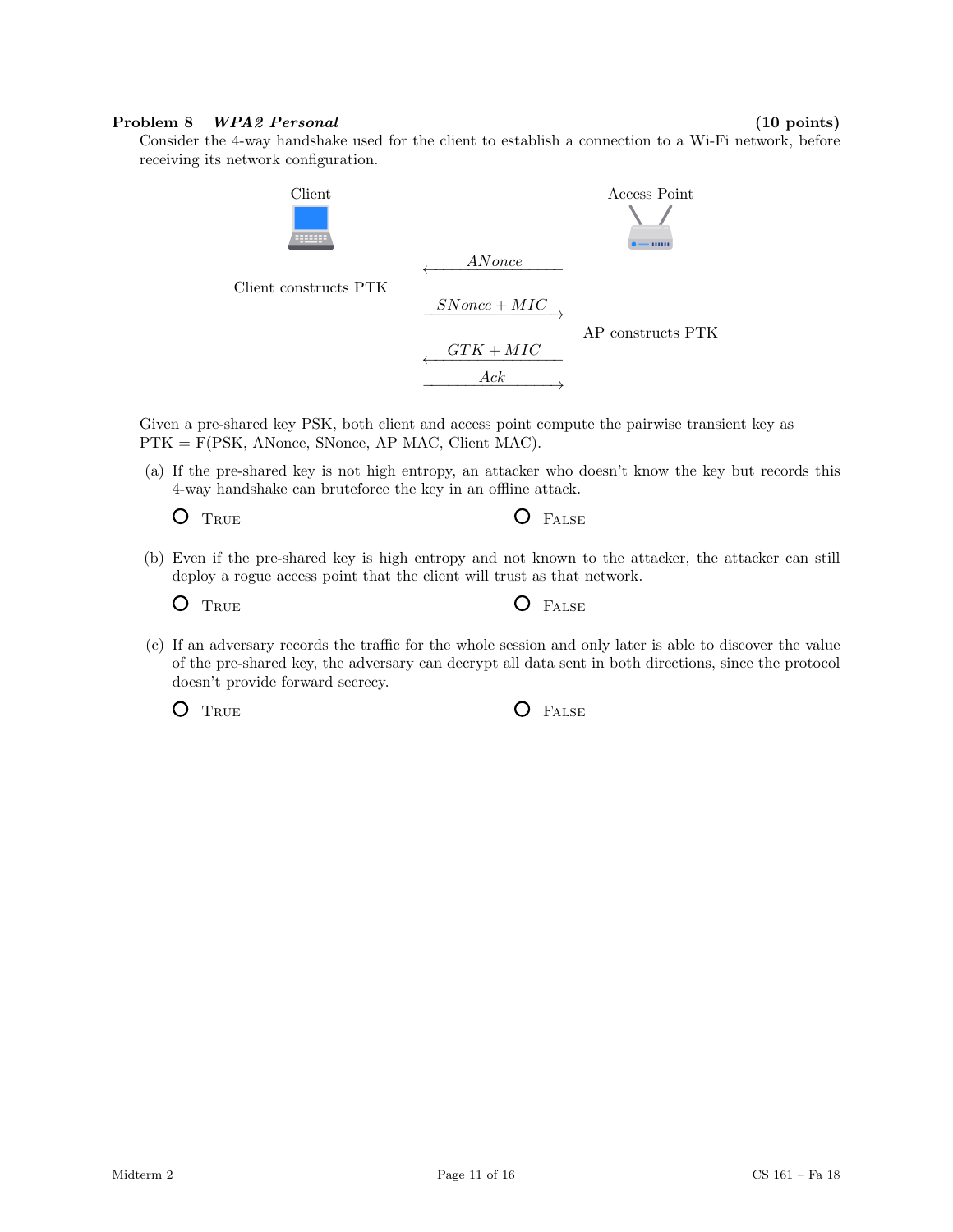### Problem 9 WPA2 Enterprise (15 points)

Now consider the network AirBears2, which uses PEAP, one variant of WPA2 Enterprise. Here, authentication is done by an authentication server (RADIUS server).



The official documentation provided by the university on how to connect to AirBears2 includes the following information:

| ⊬            | 15:07                         |                                    |
|--------------|-------------------------------|------------------------------------|
| <b>Back</b>  | Certificate                   | AirBears2                          |
|              |                               | <b>FAP</b> method                  |
|              | wireless-auth.berkeley.e      | $PEAP \blacktriangleright$         |
|              | AddTrust External CA Root     | Phase 2 authentication             |
|              | <b>Not Verified</b><br>Accept | $MSCHAPV2 \rightarrow$             |
| Description  | <b>Client Authentication</b>  | CA certificate                     |
|              | Expires 2015/10/12 16:59:59   | (Unspecified) $\blacktriangledown$ |
| More Details |                               | <b>CANCEL</b><br><b>CONNECT</b>    |

iOS Device: If prompted with a this security certificate has not been verified, click Accept.

Android device: Make the following selection for CA certificate: Do not validate

(a) If a student follows the instructions provided for either iOS or Android, they will be vulnerable to an attacker that impersonates the authentication server when they first connect to the network.

 $O$  True

| AL.<br><b>K.V.</b><br>. . |
|---------------------------|

Explain (be concise):

(b) Those two setups (iOS or Android) are equivalent in terms of security against impersonation of the authentication server after the first connection.

 $O$  FALSE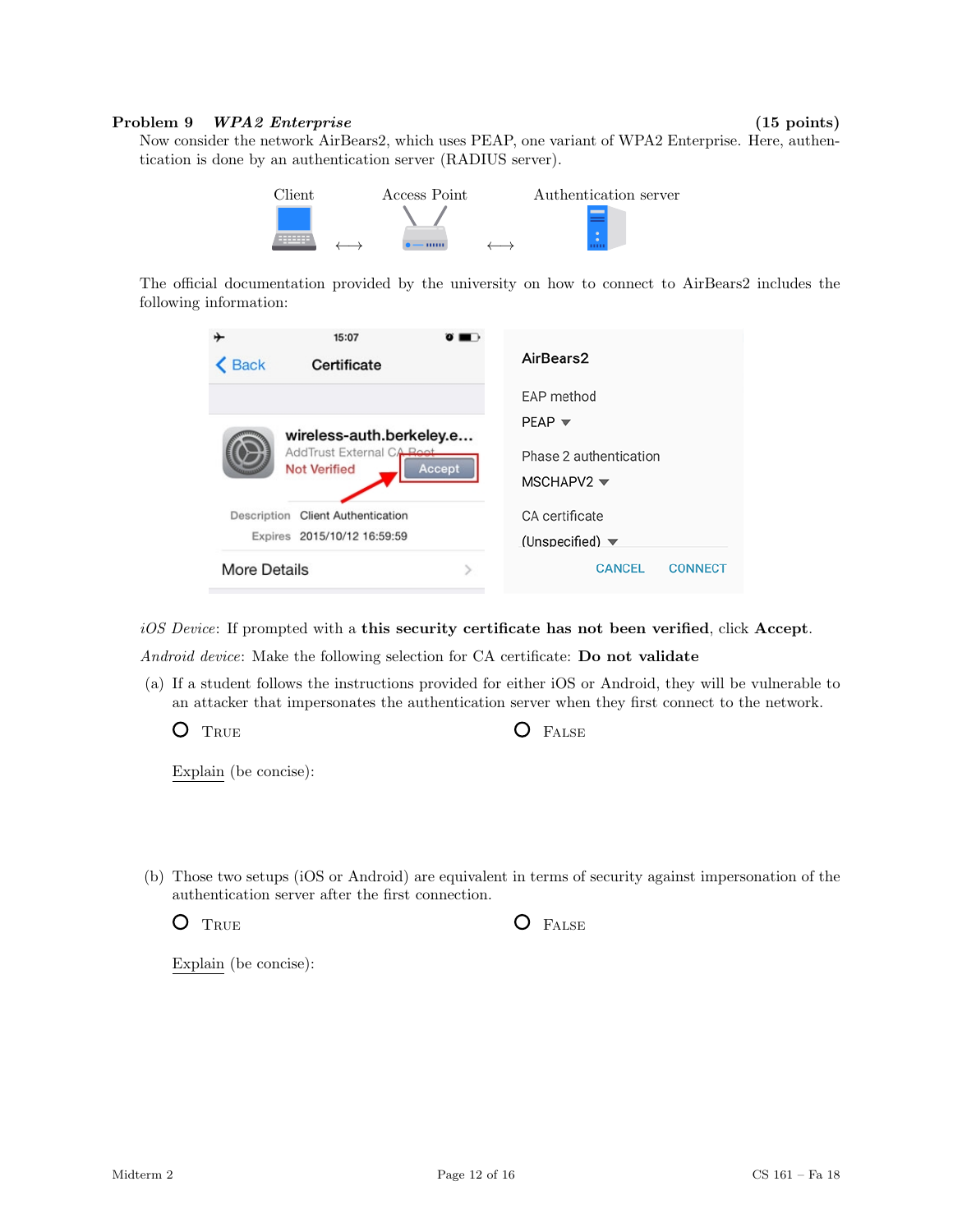(c) What are possible ways for an attacker to impersonate the authentication server during this initial connection?

| $\Box$ ARP spoofing  | $\Box$ Rogue Access Point |
|----------------------|---------------------------|
| $\Box$ BGP hijacking | $\Box$ Rogue DHCP         |

 $\Box$  DNS poisoning

When connecting to AirBears2, the authentication server presents the following certificate chain.

| Certificate    | Summary                                            |
|----------------|----------------------------------------------------|
| C1             | Identity: wireless-auth.berkeley.edu               |
|                | Verified by: InCommon RSA Server CA                |
| C2             | Identity: InCommon RSA Server CA                   |
|                | Verified by: USERTrust RSA Certification Authority |
| C <sub>3</sub> | Identity: USERTrust RSA Certification Authority    |
|                | Verified by: AddTrust External CA Root             |
| C4             | Identity: AddTrust External CA Root                |
|                | Verified by: AddTrust External CA Root             |

Assume that wireless-auth.berkeley.edu has a public/private key pair  $K_w^{\text{pub}}$ ,  $K_w^{\text{priv}}$  and assume that InCommon RSA Server CA has a public/private key pair  $K_i^{\text{pub}}$ ,  $K_i^{\text{priv}}$ . Fill in the blanks in the following sentence:

Certificate C1 contains key (I) , (II) by key (III) .

 $(d)$  Blank  $(I)$ :  $K_w^{\text{pub}}$  $K_{w}^{\text{priv}}$  $K_i^{\text{pub}}$  $K_i^{\text{priv}}$ (e) Blank (II):  $\Box$  encrypted  $\Box$  signed (f) Blank (III):  $K_w^{\text{pub}}$  $K_{w}^{\text{priv}}$  $K_i^{\text{pub}}$  $K_i^{\text{priv}}$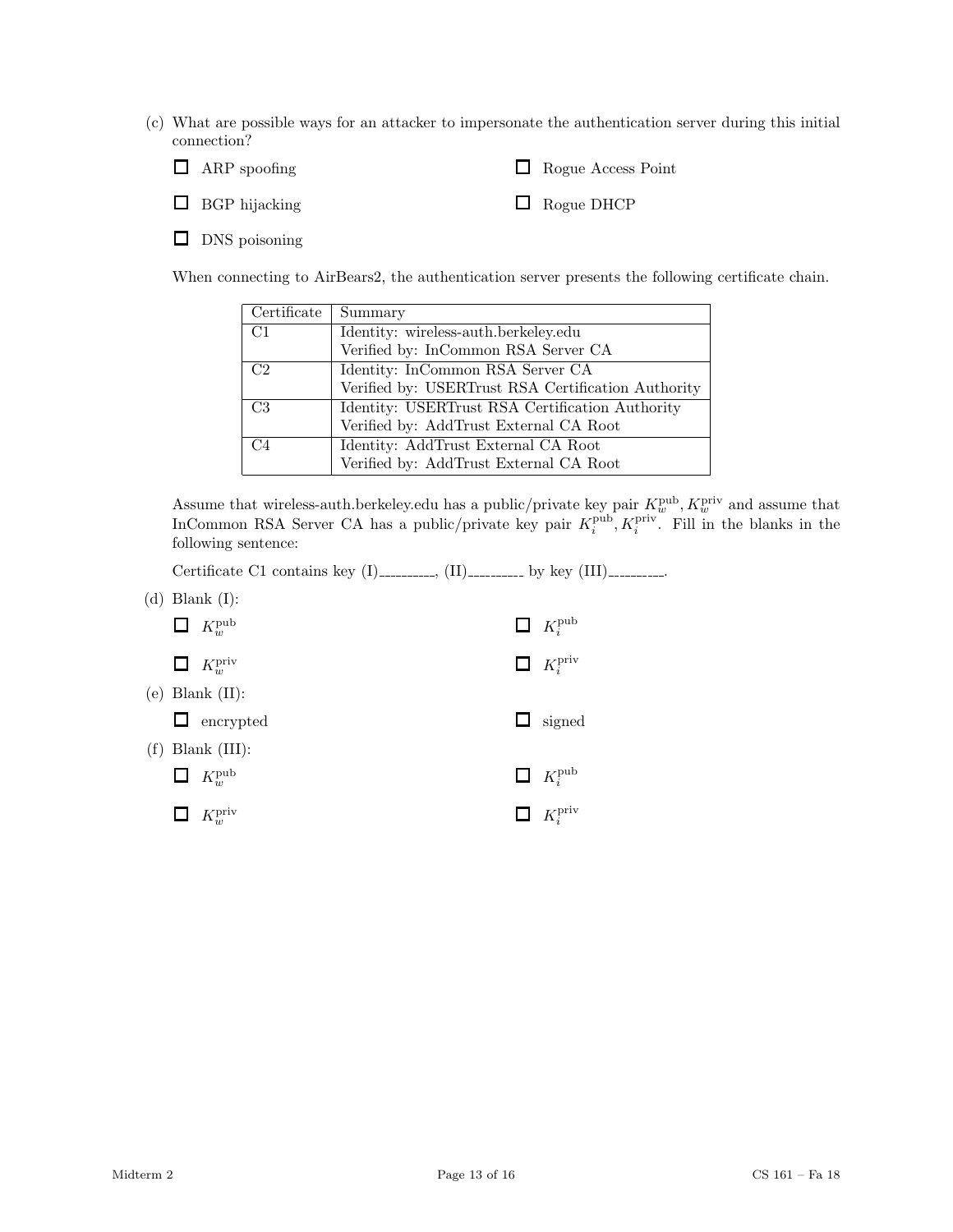Outis decides to setup their Android connection to AirBears2 by choosing Use system certificates instead of Do not validate, and specifying the domain as wireless-auth.berkeley.edu. For their Linux laptop, Outis configures the connection to validate against the certificate C4, which is shipped with the Linux distribution. Assume that the AddTrust root certificate C4 is shipped with both Linux and Android.

(g) Do these measures prevent an adversary (without any additional knowledge) from being able to impersonate the authentication server?

 $O$   $Y_{ES}$   $O$   $No$ 

(h) Is there a possible adversary that could impersonate the authentication server to Outis' Android phone, but not the Outis' Linux laptop?

 $O$   $Y_{ES}$   $O$   $NO$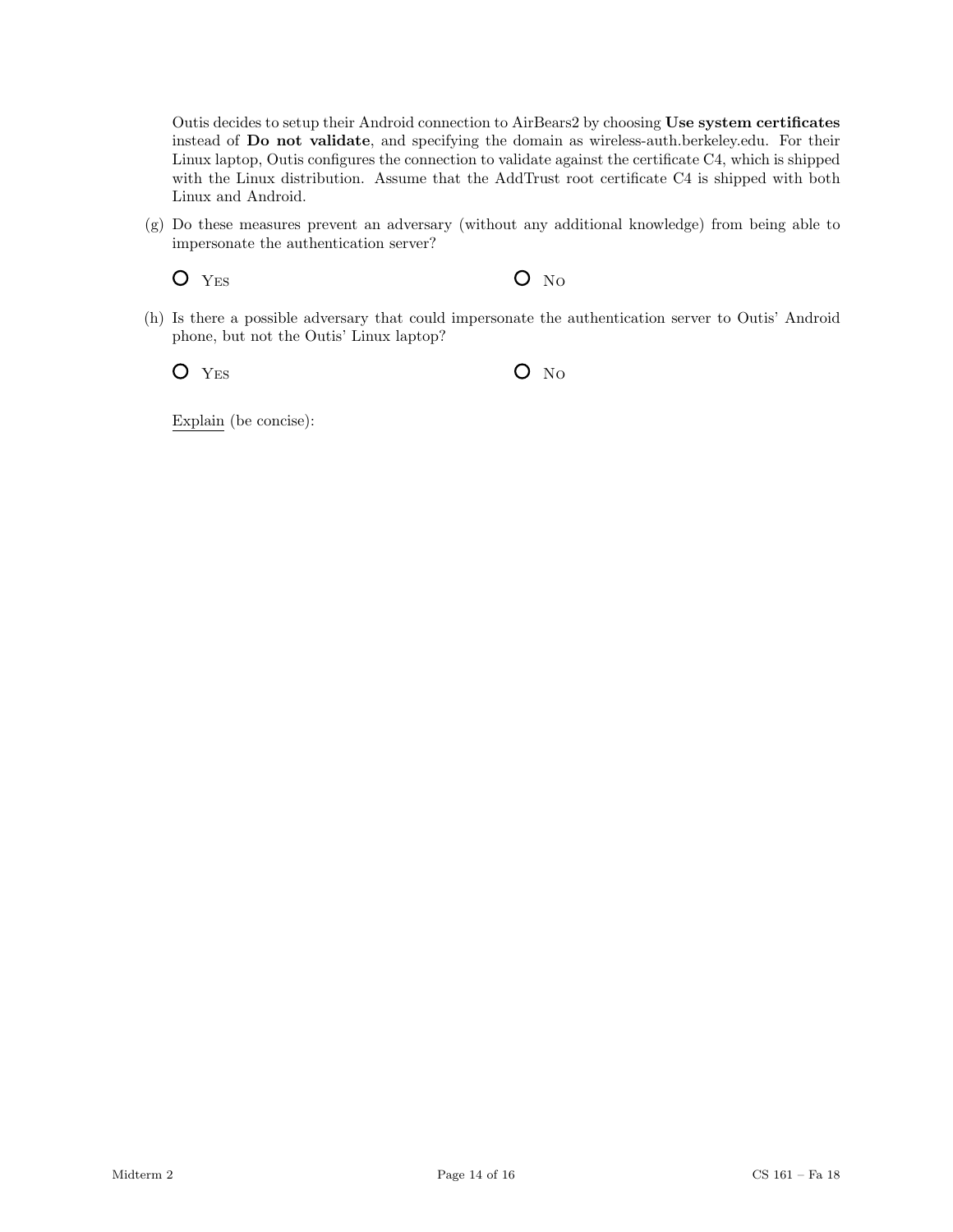This Blank Deliberately Left Page